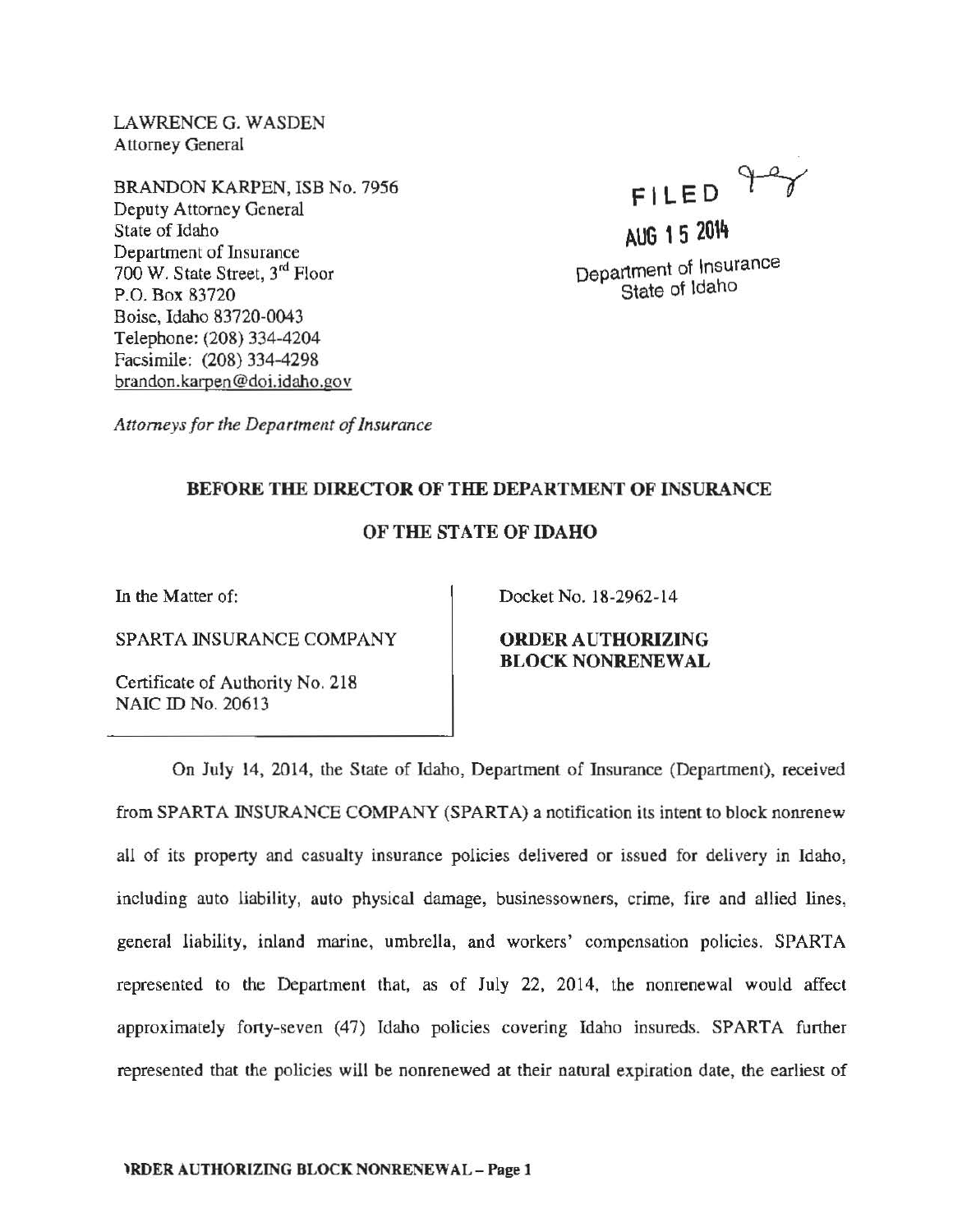which is November 11, 2014, and that SPARTA will provide advance notice of the nonrenewals to affected policyholders in compliance with legal and policy provisions.

The Director, having reviewed the foregoing and the requirements of Idaho Code § 41- 1841(1), and acting pursuant to the authority set forth in Idaho Code  $\S$  41-210(2),

THE DIRECTOR HEREBY FINDS that the proposed effective date of the contemplated block nonrenewal complies with the one hundred twenty ( 120) day notice requirement to the Director, as set forth in Idaho Code§ 41-1841(1).

NOW THEREFORE, IT IS HEREBY ORDERED that SPARTA is authorized, pursuant to Idaho Code§ 41-1841, to effectuate a block nonrenewal of its property and casualty insurance policies delivered or issued for delivery in Idaho, including auto liability, auto physical damage, businessowners, crime, fire and allied lines, general liability, inland marine, umbrella, and workers' compensation policies, beginning no sooner than November 11, 2014, which, based on SPARTA's representation, will affect approximately forty-seven (47) policies covering Idaho insureds. SPARTA shall provide advance notice to policyholders affected by the nonrenewals authorized by this order in accordance with the notice provisions included in the company's applicable insurance policies.

THIS ORDER is a final order of the Director and is EFFECTIVE IMMEDIATELY. DATED this  $\frac{1}{4}$  day of August, 2014.

> STATE OF IDAHO DEPARTMENT OF INSU

William feal WILLIA Director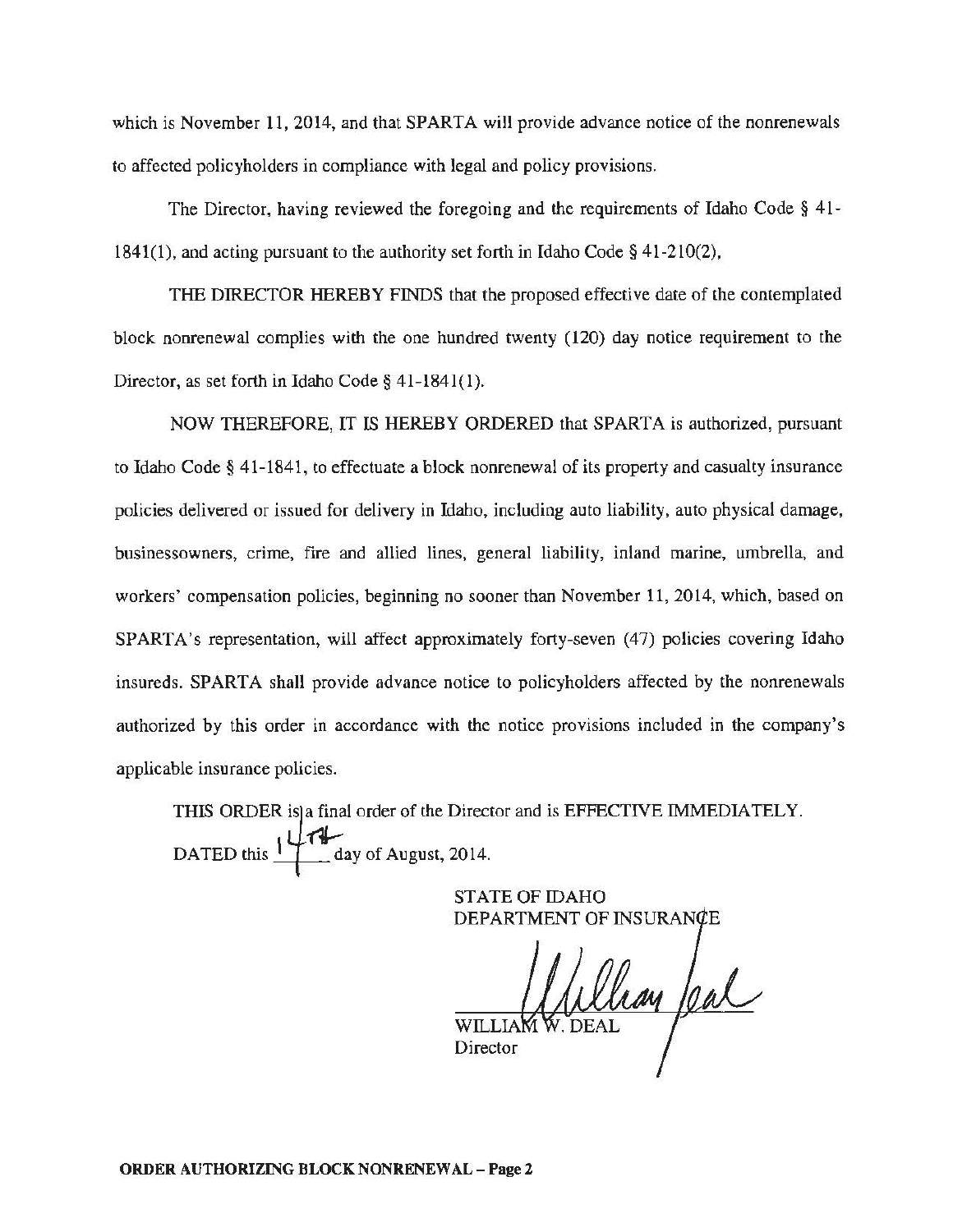## NOTIFICATION OF RIGHTS

This is a final order of the Director. Any party may file a motion for reconsideration of this final order within fourteen (14) days of the service date of this order. The agency will dispose of the petition for reconsideration within twenty-one (21) days of its receipt, or the petition will be considered denied by operation of law. *See* Idaho Code§ 67-5246(4).

Pursuant to Idaho Code§§ 67-5270 and 67-5272, any party aggrieved by this final order or orders previously issued in this case may appeal this final order and all previously issued orders in this case to district court by filing a petition in the district court of the county in which:

- 1. A hearing was held,
- ii. The final agency action was taken,
- iii. The party seeking review of the order resides, or operates its principal place of business in Idaho, or
- iv. The real property or personal property that was the subject of the agency action is located.

An appeal must be filed within twenty-eight (28) days of (a) the service date of this final order, (b) an order denying petition for reconsideration, or (c) the failure within twenty-one (21) days to grant or deny a petition for reconsideration, whichever is later. *See* Idaho Code § 67- 5273. The filing of an appeal to district court does not itself stay the effectiveness or enforcement of the order under appeal.